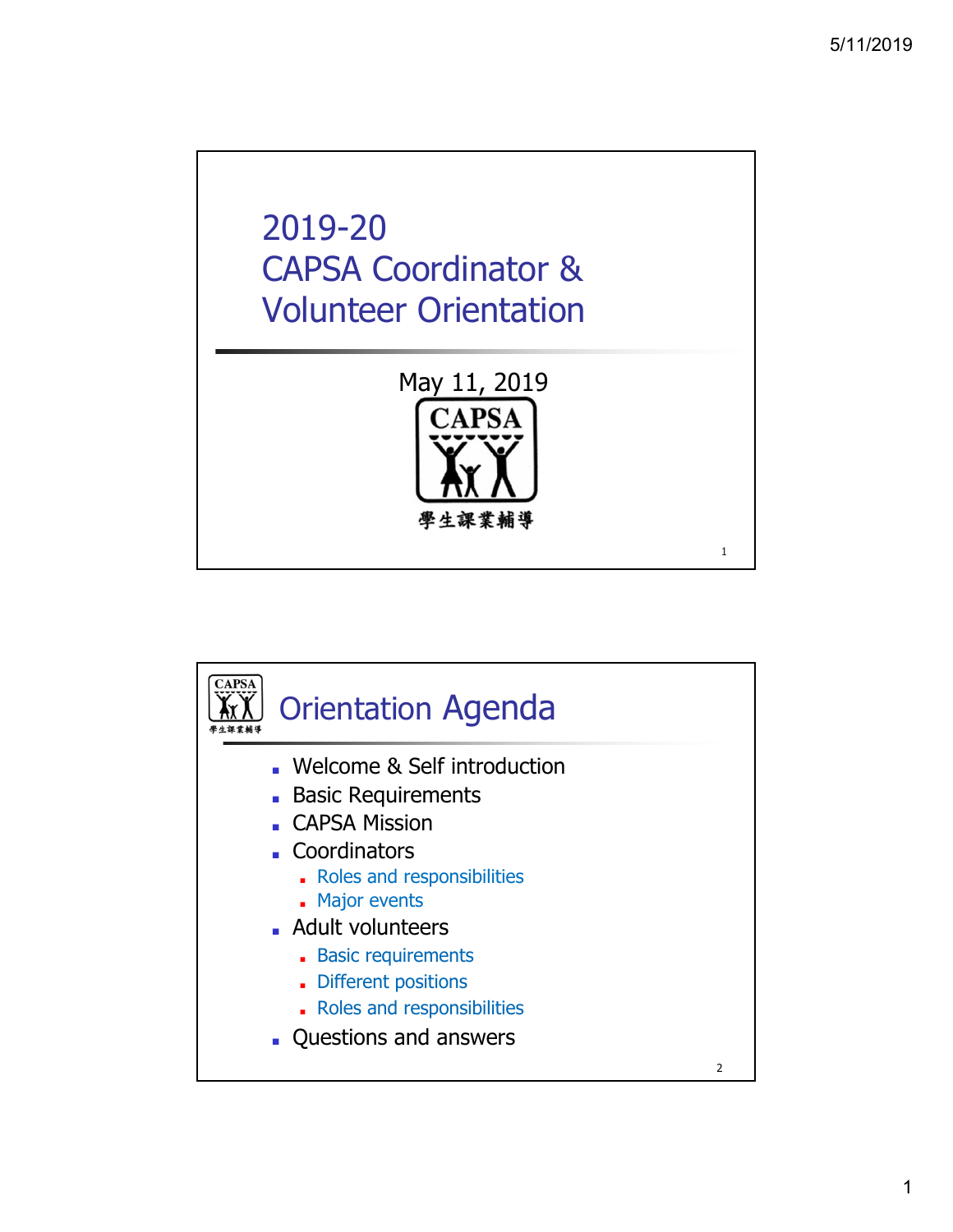

| CAPS.          |              |      | <b>Additional Assignments for</b><br><b>Cashiers and Registrars</b>                                       |                                                                                                           |
|----------------|--------------|------|-----------------------------------------------------------------------------------------------------------|-----------------------------------------------------------------------------------------------------------|
|                | <b>First</b> | Last | Holiday Party (12/14/19)                                                                                  | Award Ceremony (5/16/20)                                                                                  |
| $\mathbf{1}$   |              |      | Purchase & store disposable<br>plates, cups, bowls, chopsticks,<br>spoons, forks, napkins &<br>tablecloth | Purchase & store disposable<br>plates, cups, bowls, chopsticks,<br>spoons, forks, napkins &<br>tablecloth |
| $\overline{2}$ |              |      | Take party photos & select good<br>ones for newspaper article                                             | Take party photos & select good<br>ones for newspaper article                                             |
| 3              |              |      | Clean & store salad/punch bowls<br>& utensil                                                              | Clean & store salad/punch bowls<br>& utensil                                                              |
| $\overline{4}$ |              |      | <b>None</b>                                                                                               | Purchase ice, frozen party punch,<br>4 2-Lt bottles of Ginger Ale and<br>10 pizzas by 11 am               |
| 5              |              |      | Purchase ice, frozen party punch,<br>4 2-Lt bottles of Ginger Ale and<br>10 pizzas by 11 am               | <b>None</b>                                                                                               |
| 6              |              |      | Bring PA System to CAPSA for<br>various events and store it<br>afterward                                  | Bring PA System to CAPSA for<br>various events and store it<br>afterward                                  |
|                |              |      |                                                                                                           | 4                                                                                                         |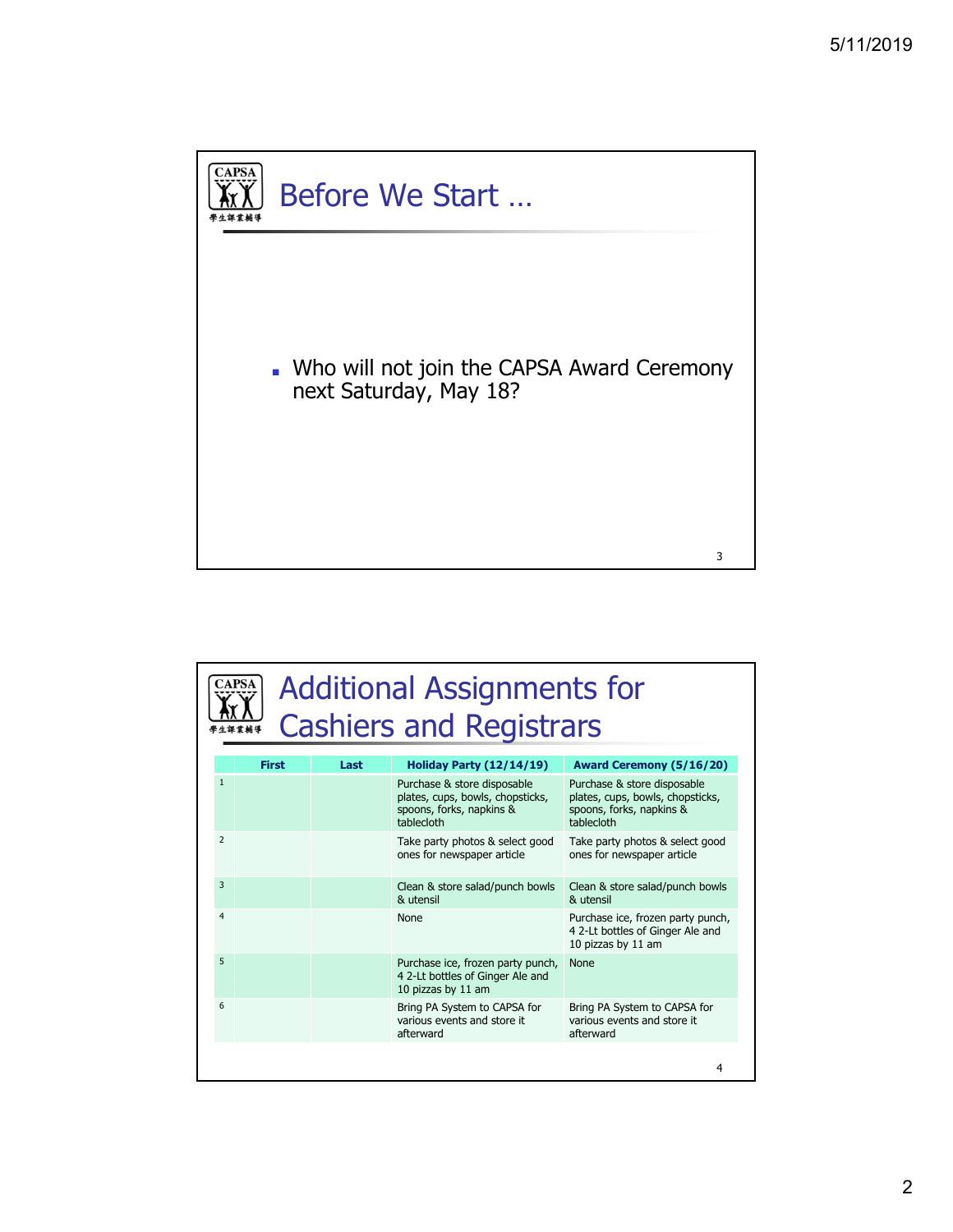

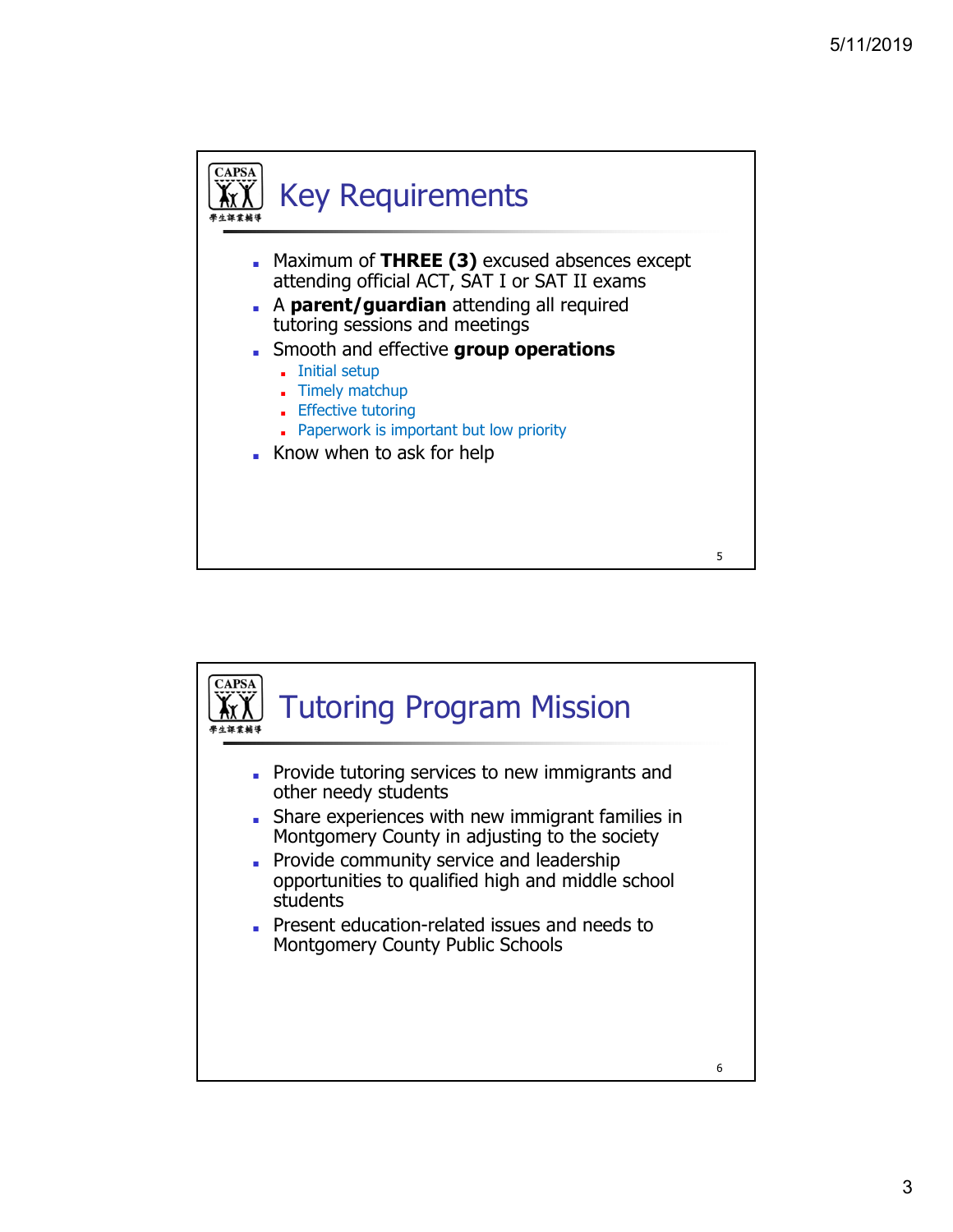

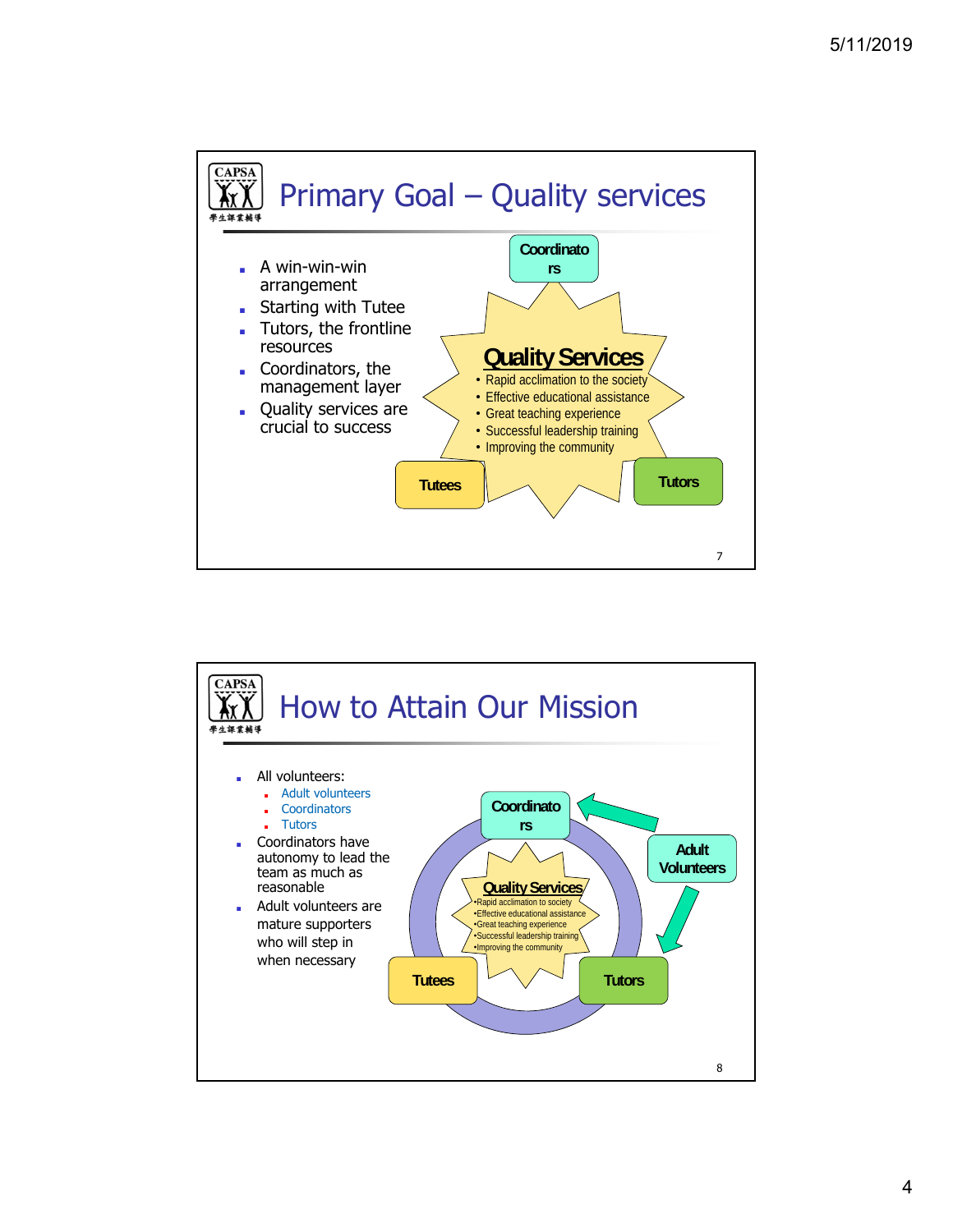

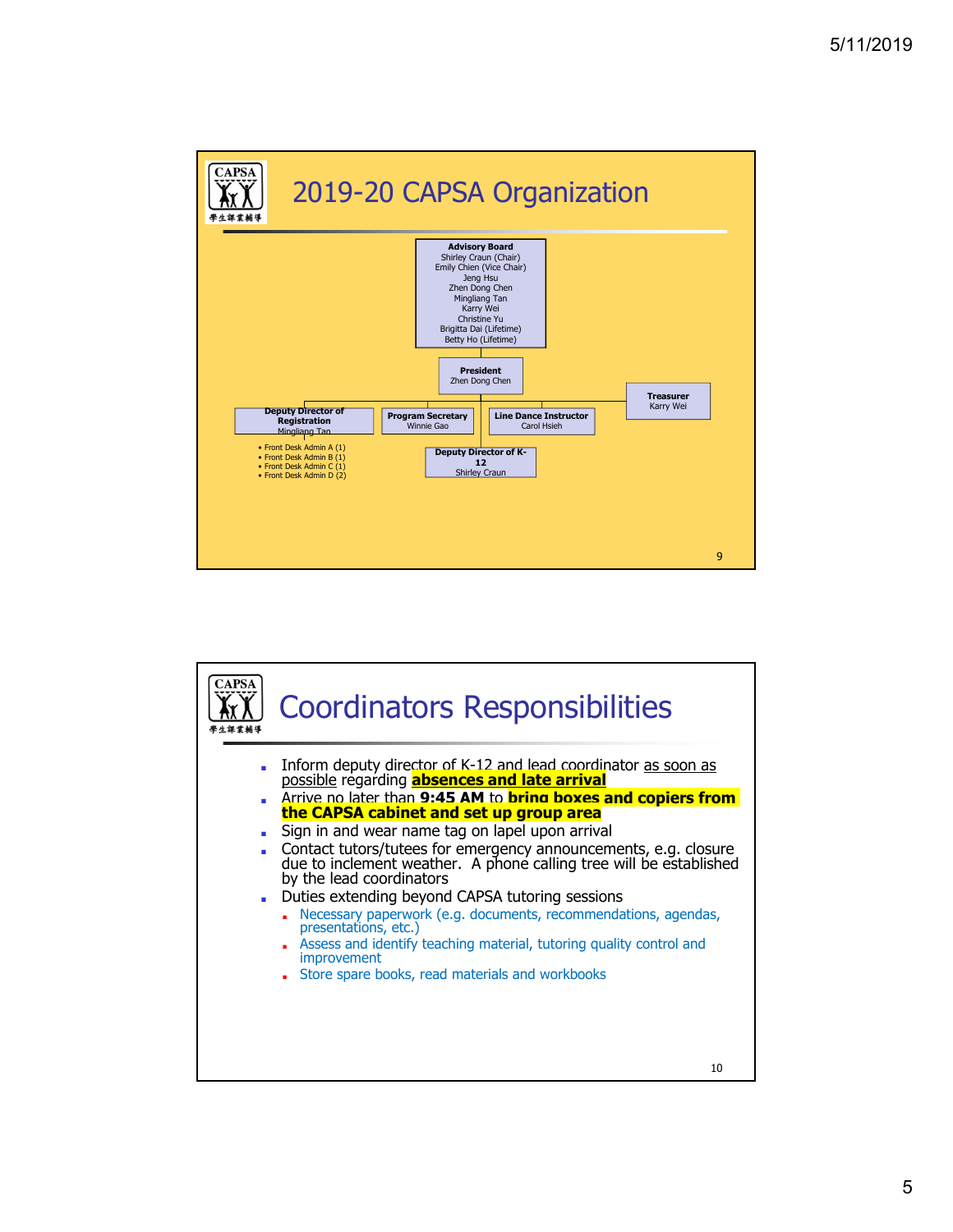

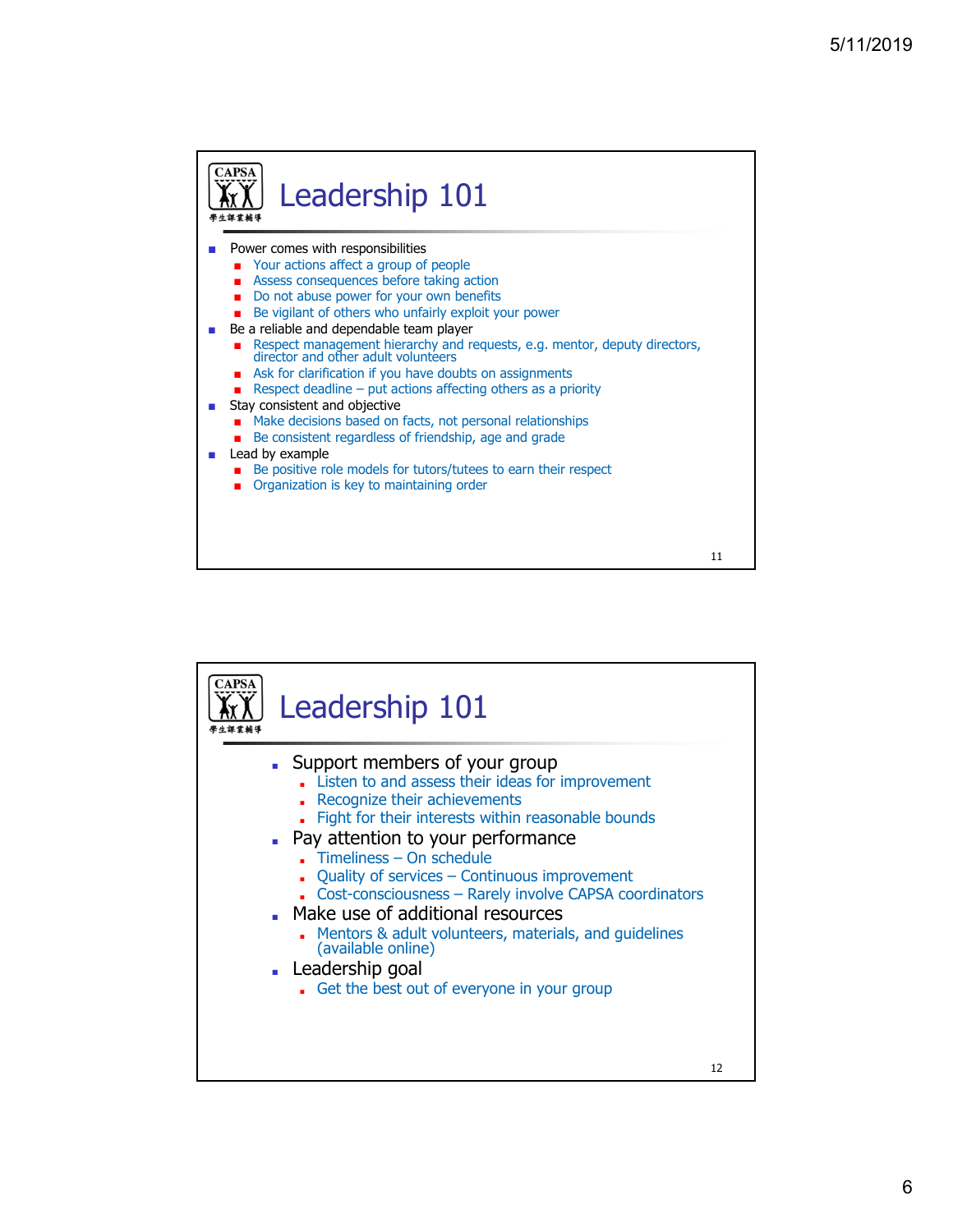

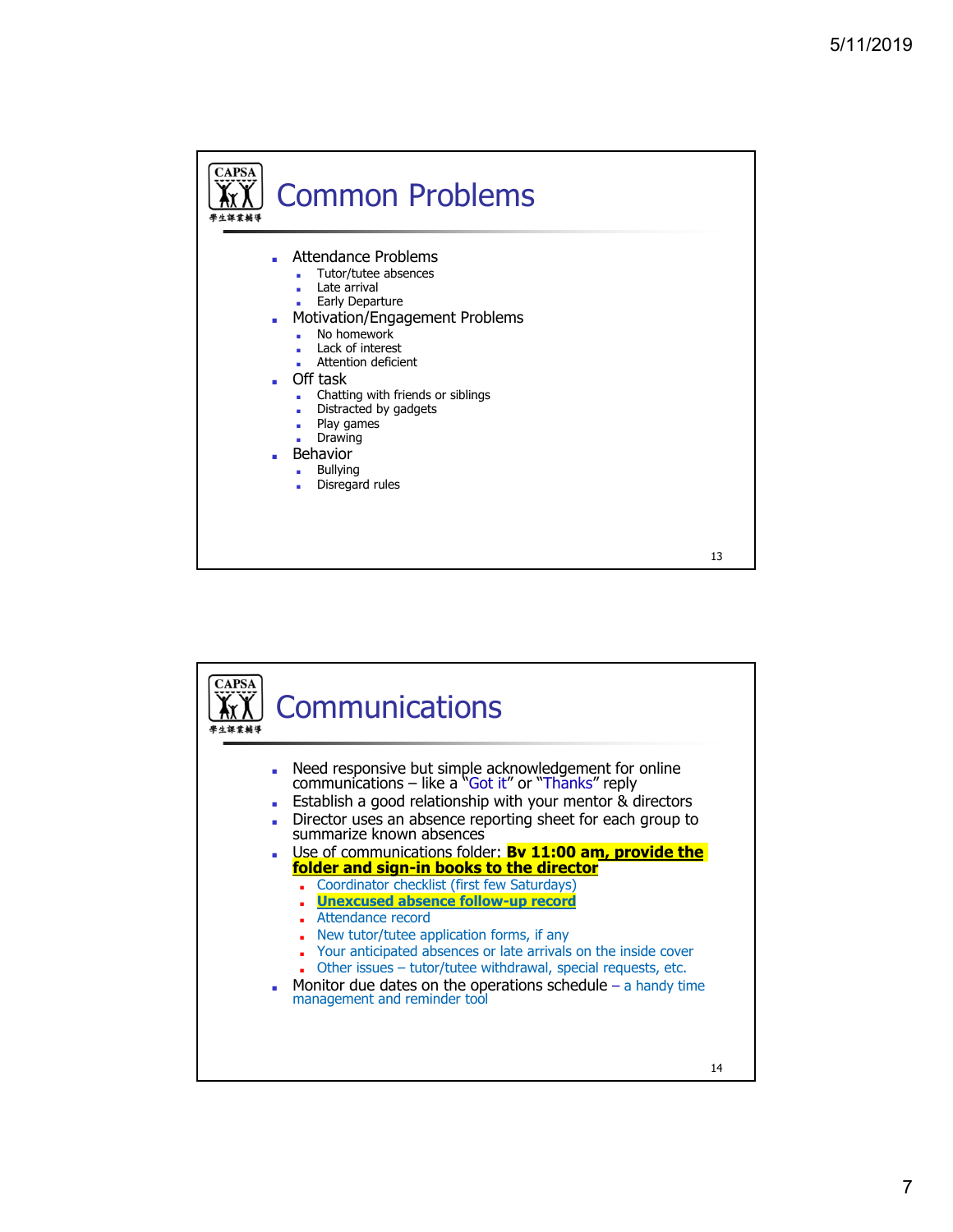

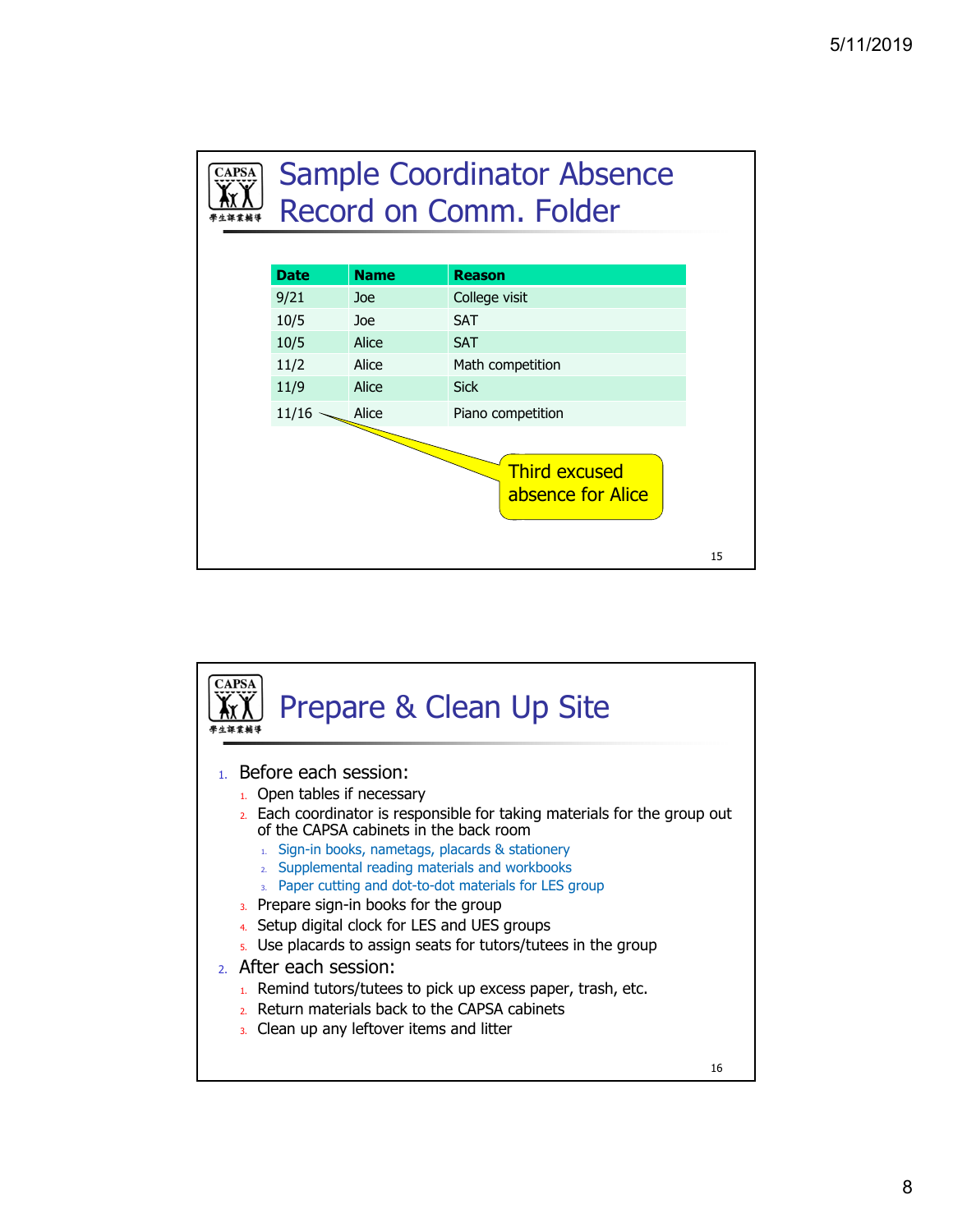

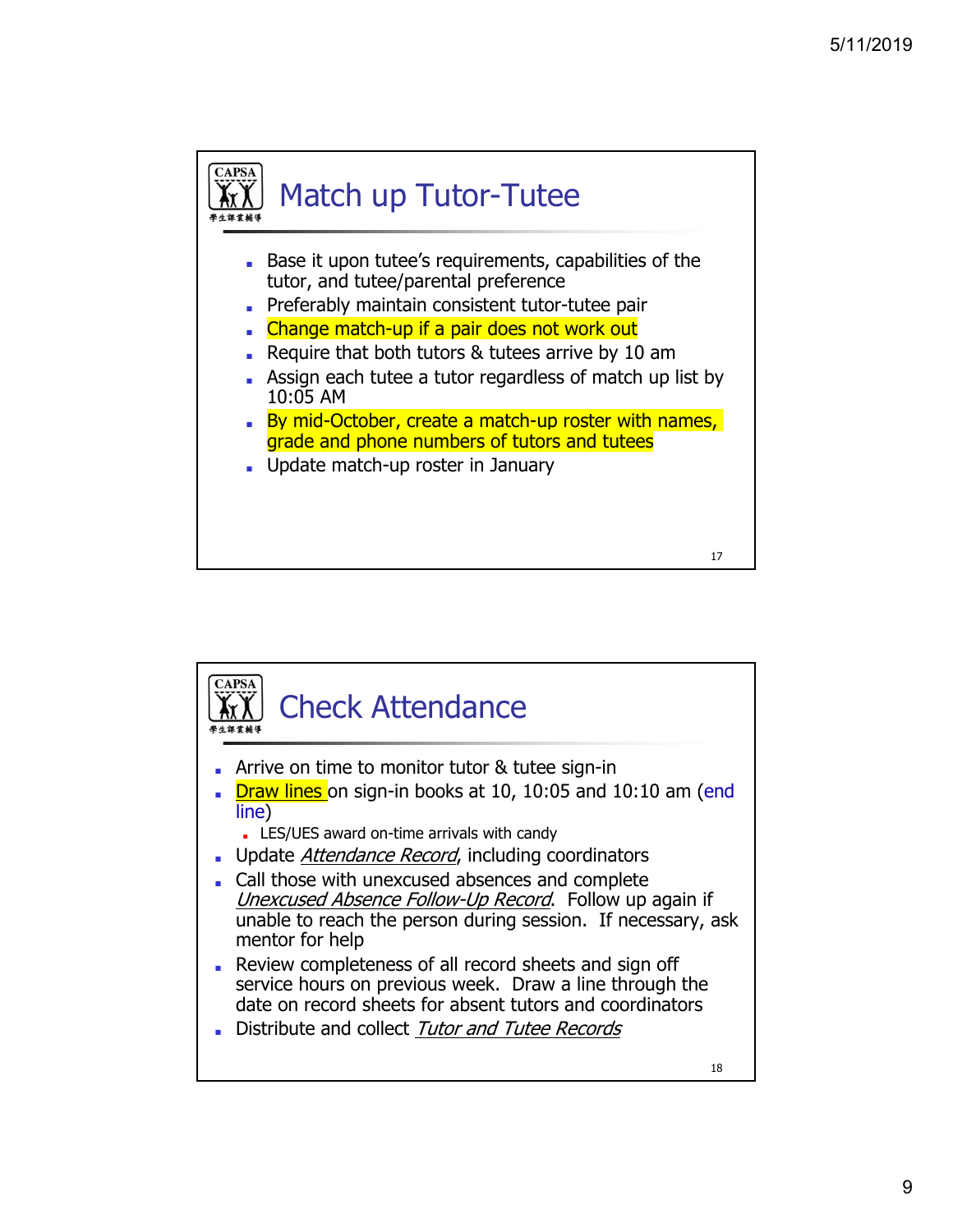

|        |                                                                  | Sample Unexcused Follow-Up Record |                       |                     |                          |  |  |
|--------|------------------------------------------------------------------|-----------------------------------|-----------------------|---------------------|--------------------------|--|--|
| Group: | <b>CAPSA Tutoring Program Unexcused Absence Follow-Up Record</b> |                                   |                       |                     |                          |  |  |
| Date   | Name                                                             | <b>Tutor/Tutee</b>                | <b>Contacted Date</b> | <b>Contacted By</b> | <b>Reason of Absence</b> |  |  |
|        |                                                                  |                                   |                       |                     |                          |  |  |
|        |                                                                  |                                   |                       |                     |                          |  |  |
|        |                                                                  |                                   |                       |                     |                          |  |  |
|        |                                                                  |                                   |                       |                     |                          |  |  |
|        |                                                                  |                                   |                       |                     |                          |  |  |
|        |                                                                  |                                   |                       |                     |                          |  |  |
|        |                                                                  |                                   |                       |                     |                          |  |  |
|        |                                                                  |                                   |                       |                     |                          |  |  |
|        |                                                                  |                                   |                       |                     |                          |  |  |
|        |                                                                  |                                   |                       |                     |                          |  |  |
|        |                                                                  |                                   |                       |                     |                          |  |  |
|        |                                                                  |                                   |                       |                     |                          |  |  |
|        |                                                                  |                                   |                       |                     |                          |  |  |
|        |                                                                  |                                   |                       |                     |                          |  |  |
|        |                                                                  |                                   |                       |                     |                          |  |  |
|        |                                                                  |                                   |                       |                     |                          |  |  |
|        |                                                                  |                                   |                       |                     |                          |  |  |
|        |                                                                  |                                   |                       |                     |                          |  |  |
|        |                                                                  |                                   |                       |                     |                          |  |  |
|        |                                                                  |                                   | 1                     |                     | V1.0 2009                |  |  |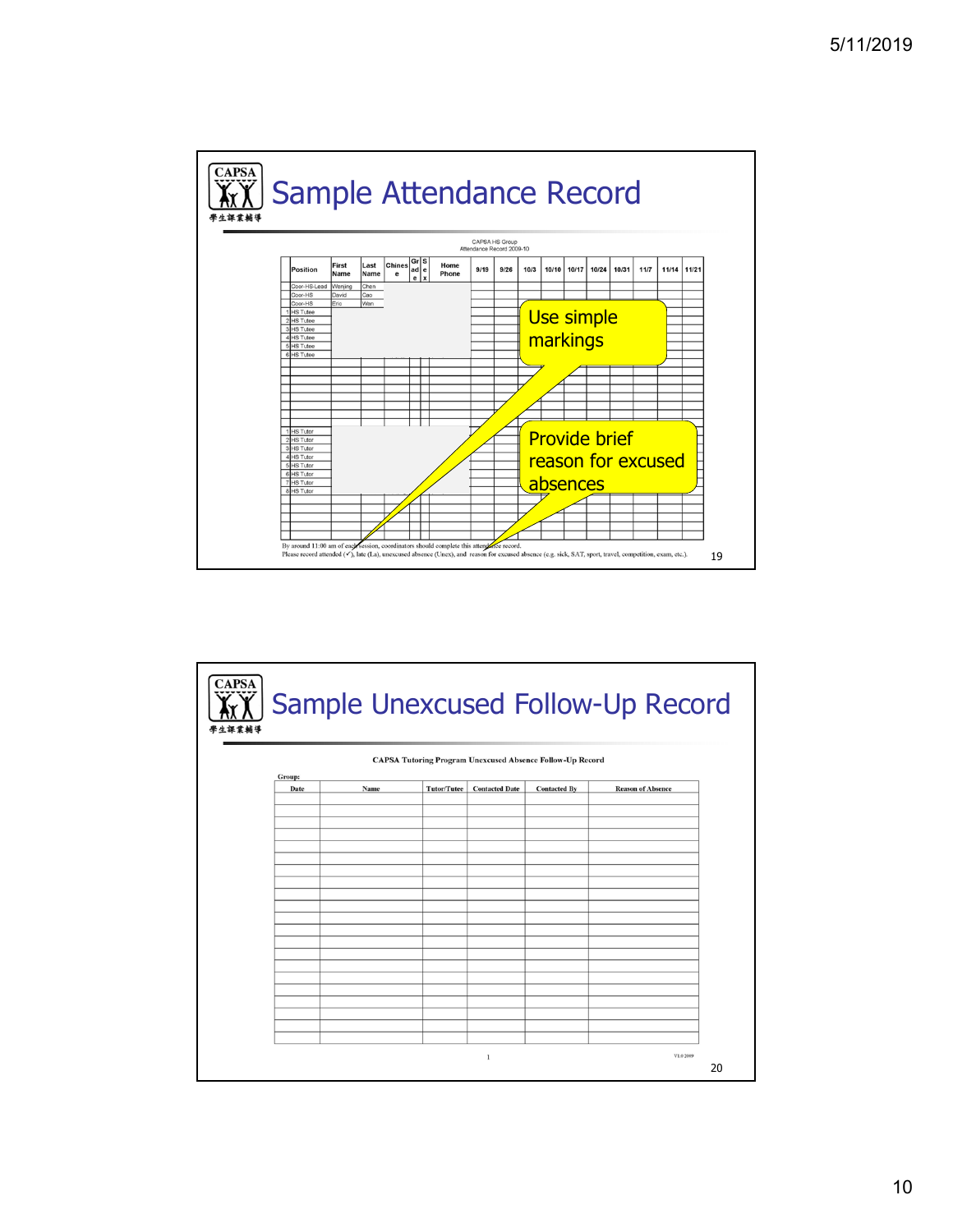| <b>Sample Coordinator Checklist</b>                                                                               |  |                    |  |         |  |         |                                                               |  |          |         |                                         |  |  |  |
|-------------------------------------------------------------------------------------------------------------------|--|--------------------|--|---------|--|---------|---------------------------------------------------------------|--|----------|---------|-----------------------------------------|--|--|--|
| 學生課業輔導                                                                                                            |  |                    |  |         |  |         |                                                               |  |          |         |                                         |  |  |  |
| <b>CAPSA Coordinator Checklist</b>                                                                                |  |                    |  |         |  |         | Responsible coordinator please initial the box when completed |  |          |         |                                         |  |  |  |
| Group: High School                                                                                                |  | 9/25/10<br>9/18/10 |  | 10/2/10 |  | 10/9/10 |                                                               |  | 10/16/10 | 10/23/1 |                                         |  |  |  |
|                                                                                                                   |  |                    |  |         |  |         | $DC$ AZ TK DC AZ TK DC AZ TK                                  |  |          |         | $DC$ $AZ$ $TK$ $DC$ $AZ$ $TK$ $DC$ $AZ$ |  |  |  |
| Take boxes out of the CAPSA cabinet by 9:55 am                                                                    |  |                    |  |         |  |         |                                                               |  |          |         |                                         |  |  |  |
| Get sign-in book and communications folder from front desk                                                        |  |                    |  |         |  |         |                                                               |  |          |         |                                         |  |  |  |
| Lavout group assigned seat placards                                                                               |  |                    |  |         |  |         |                                                               |  |          |         |                                         |  |  |  |
| Monitor tutor and tutee sign in                                                                                   |  |                    |  |         |  |         |                                                               |  |          |         |                                         |  |  |  |
| Draw lines on sign-in books at 10 am, 10:05 am and 10:10 am                                                       |  |                    |  |         |  |         |                                                               |  |          |         |                                         |  |  |  |
| Issue vellow late notices to tardy tutors/tutees                                                                  |  |                    |  |         |  |         |                                                               |  |          |         |                                         |  |  |  |
| Report chronically late/absent tutors/tutees, missing placards                                                    |  |                    |  |         |  |         |                                                               |  |          |         |                                         |  |  |  |
| and other issues                                                                                                  |  |                    |  |         |  |         |                                                               |  |          |         |                                         |  |  |  |
| Call those unex./abs. during tutoring session (lead)<br>Complete attendence/unexcused absence follow-ups/match up |  |                    |  |         |  |         |                                                               |  |          |         |                                         |  |  |  |
| records                                                                                                           |  |                    |  |         |  |         |                                                               |  |          |         |                                         |  |  |  |
| Distribute announcements and label announcements for<br>absent people for redistribution later                    |  |                    |  |         |  |         |                                                               |  |          |         |                                         |  |  |  |
| Monitor group and check that all tutors and tutees visibly put<br>the placards in front of them                   |  |                    |  |         |  |         |                                                               |  |          |         |                                         |  |  |  |
| Place the new tutee/tutor application forms in the<br>communication folder                                        |  |                    |  |         |  |         |                                                               |  |          |         |                                         |  |  |  |
| Distribute the snacks to all tutors and tutees at 10:55 am                                                        |  |                    |  |         |  |         |                                                               |  |          |         |                                         |  |  |  |
| Return communications folder to the front desk by 11:00 am                                                        |  |                    |  |         |  |         |                                                               |  |          |         |                                         |  |  |  |
| Review entries on tutor & tutee records from previous week to<br>identify problems                                |  |                    |  |         |  |         |                                                               |  |          |         |                                         |  |  |  |
| Distribute & then collect tutor & tutee records                                                                   |  |                    |  |         |  |         |                                                               |  |          |         |                                         |  |  |  |
| Review completeness of tutor and tutee records                                                                    |  |                    |  |         |  |         |                                                               |  |          |         |                                         |  |  |  |
| Advise tutors/tutees to cleanup paper, pens, pencils and<br>trashes from the tables                               |  |                    |  |         |  |         |                                                               |  |          |         |                                         |  |  |  |
| Return boxes & stationary to the cabinet @ 12 noon                                                                |  |                    |  |         |  |         |                                                               |  |          |         |                                         |  |  |  |

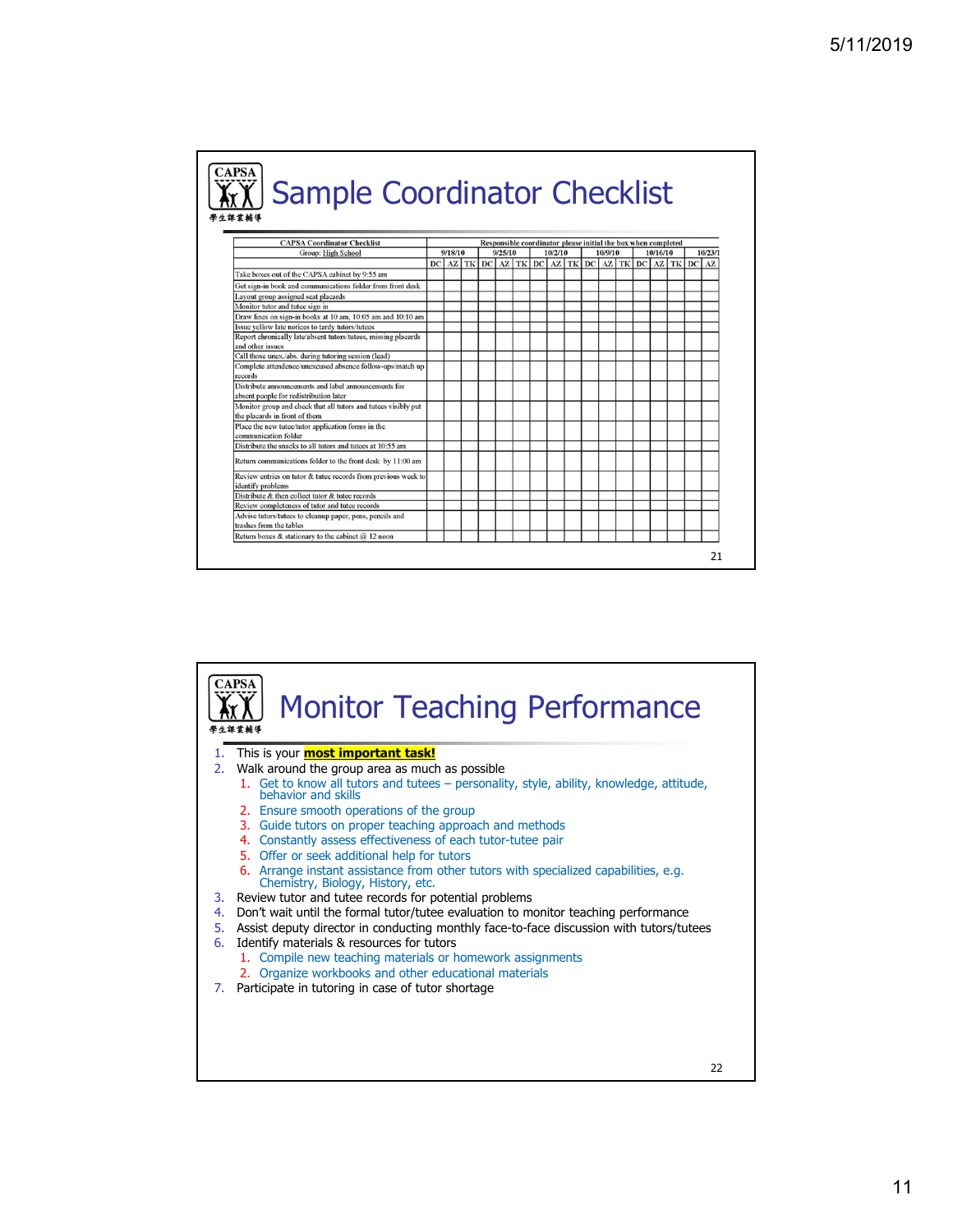

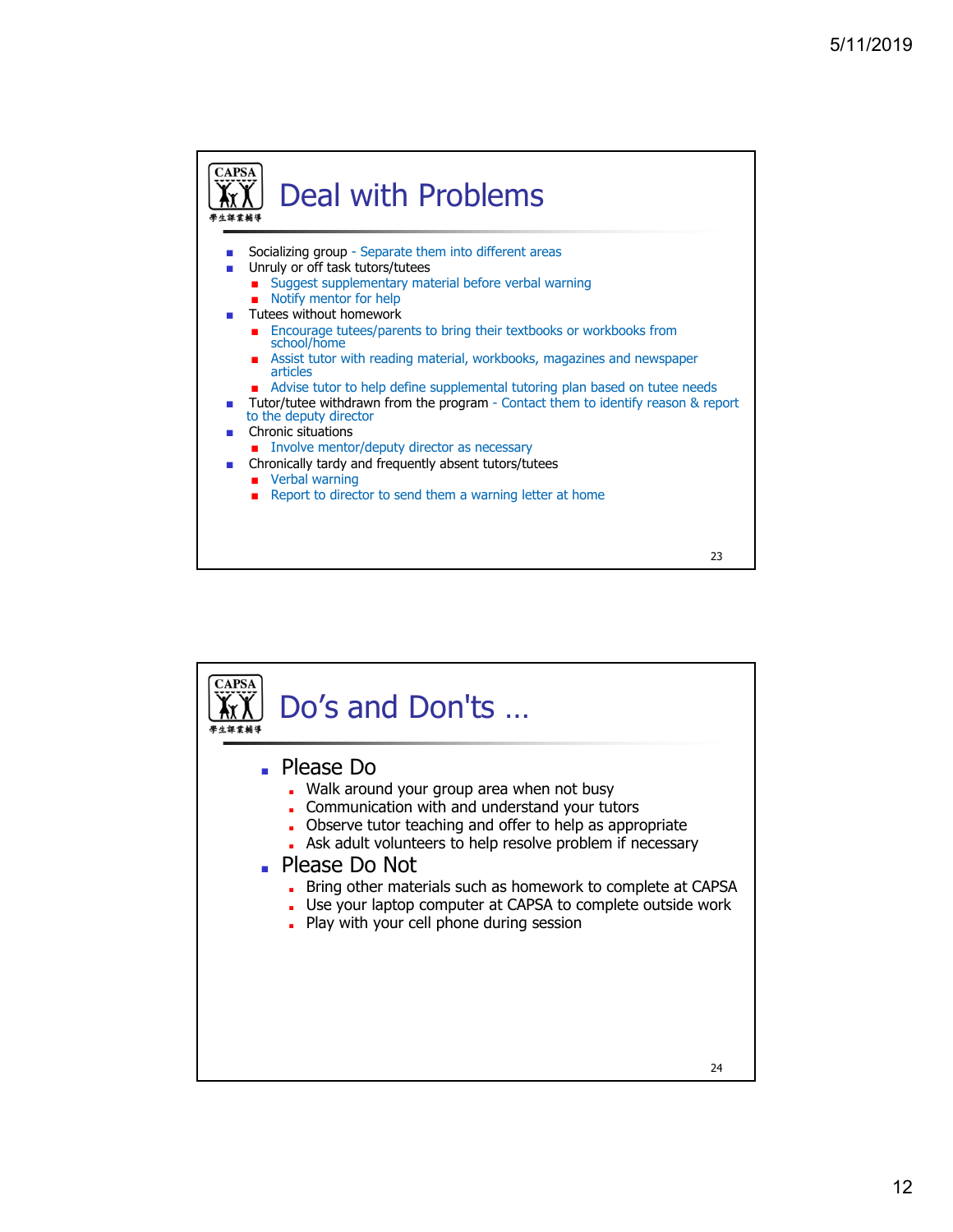| <b>Lead Coordinator</b>                                                                                                                                                                                                                                                                                                                                                                                                                                                                                                     | <b>Coordinator 1</b><br>(Coord. A in A-week,<br>Coord. B in B-week)                                                                                                                                                                                                                                                                        | <b>Coordinator 2</b><br>(Coord. B in A-week,<br>Coord. A in B-week)                                                                                                                                                                                                                                                                                                                            |
|-----------------------------------------------------------------------------------------------------------------------------------------------------------------------------------------------------------------------------------------------------------------------------------------------------------------------------------------------------------------------------------------------------------------------------------------------------------------------------------------------------------------------------|--------------------------------------------------------------------------------------------------------------------------------------------------------------------------------------------------------------------------------------------------------------------------------------------------------------------------------------------|------------------------------------------------------------------------------------------------------------------------------------------------------------------------------------------------------------------------------------------------------------------------------------------------------------------------------------------------------------------------------------------------|
|                                                                                                                                                                                                                                                                                                                                                                                                                                                                                                                             | Set Up Area                                                                                                                                                                                                                                                                                                                                |                                                                                                                                                                                                                                                                                                                                                                                                |
|                                                                                                                                                                                                                                                                                                                                                                                                                                                                                                                             | Welcome Tutors/Tutees & Match up                                                                                                                                                                                                                                                                                                           |                                                                                                                                                                                                                                                                                                                                                                                                |
| 1. Monitor tutoring activity<br>2. Evaluate new tutees<br>3. Interview/train new tutors<br>4. Coordinate with other groups in tutor<br>sharing<br>5. Contact unexcused absences<br>6. Receive and record excused absences<br>7. Issue problem/absence/late notice<br>8. Distribute any relevant announcements<br>9. Organize workbooks and other<br>educational materials<br>10. Identify materials & resources for tutors<br>11. Review completeness of tutor and<br>tutee record sheets<br>12. Chair coordinator meetings | 1. Monitor tutor and tutee sign-in<br>2. Distribute yellow late notice<br>3. Monitor tutoring activity<br>4. Check attendance<br>5. Distribute any relevant<br>announcements<br>6. Identify materials & resources for<br>tutors<br>7. Distribute and collect tutor and<br>tutee record sheets<br>8. Assist other coordinators as<br>needed | 1. Data entry for new tutors<br>and tutees and print their<br>placards<br>2. Monitor tutoring activity<br>3. Monitor tutor performance<br>and train tutors<br>4. Monitor area and assist<br>tutors<br>5. Organize workbooks and<br>other educational materials<br>6. Identify materials &<br>resources for tutors<br>7. Tutor upon tutor shortage<br>8. Assist other coordinators as<br>needed |

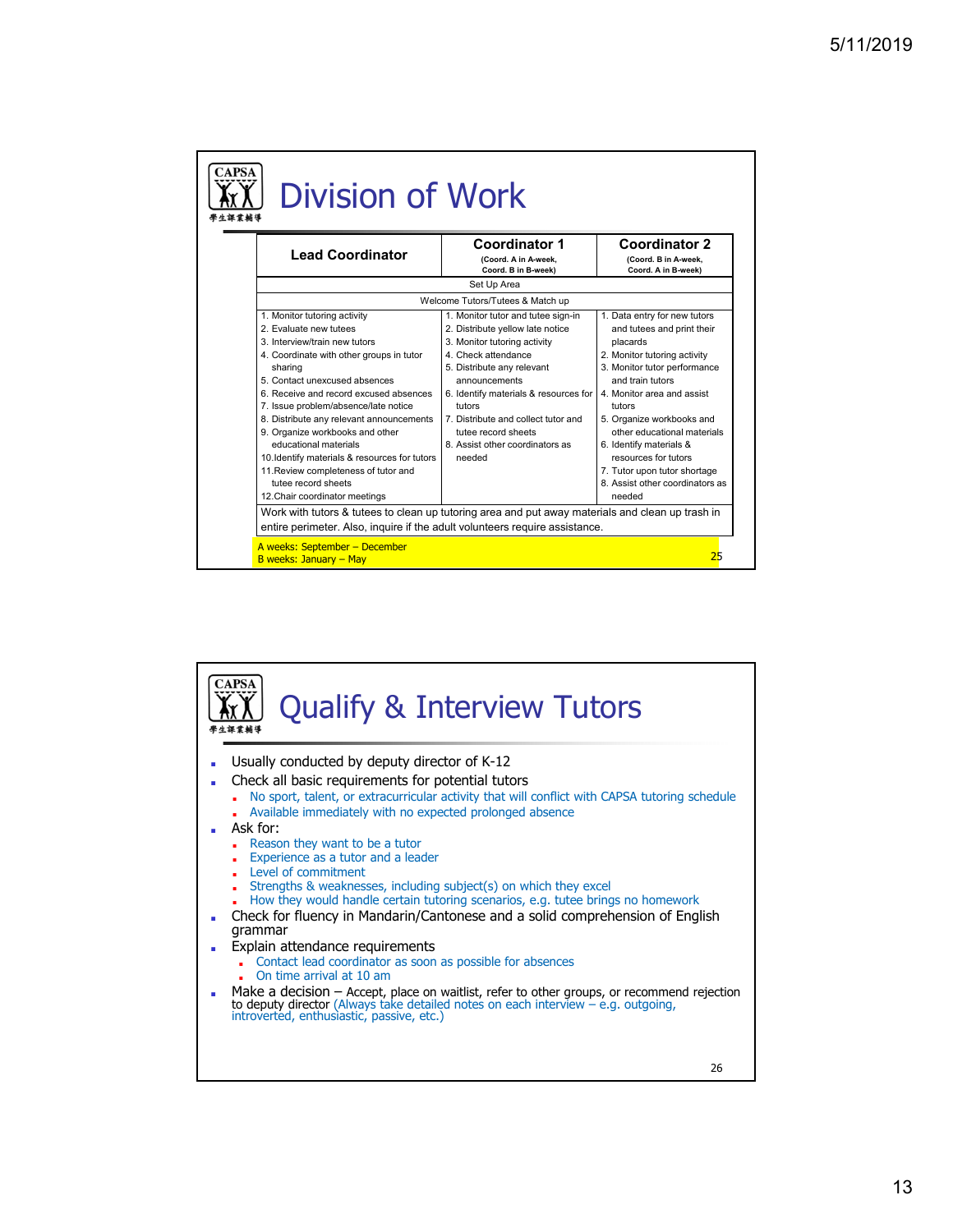

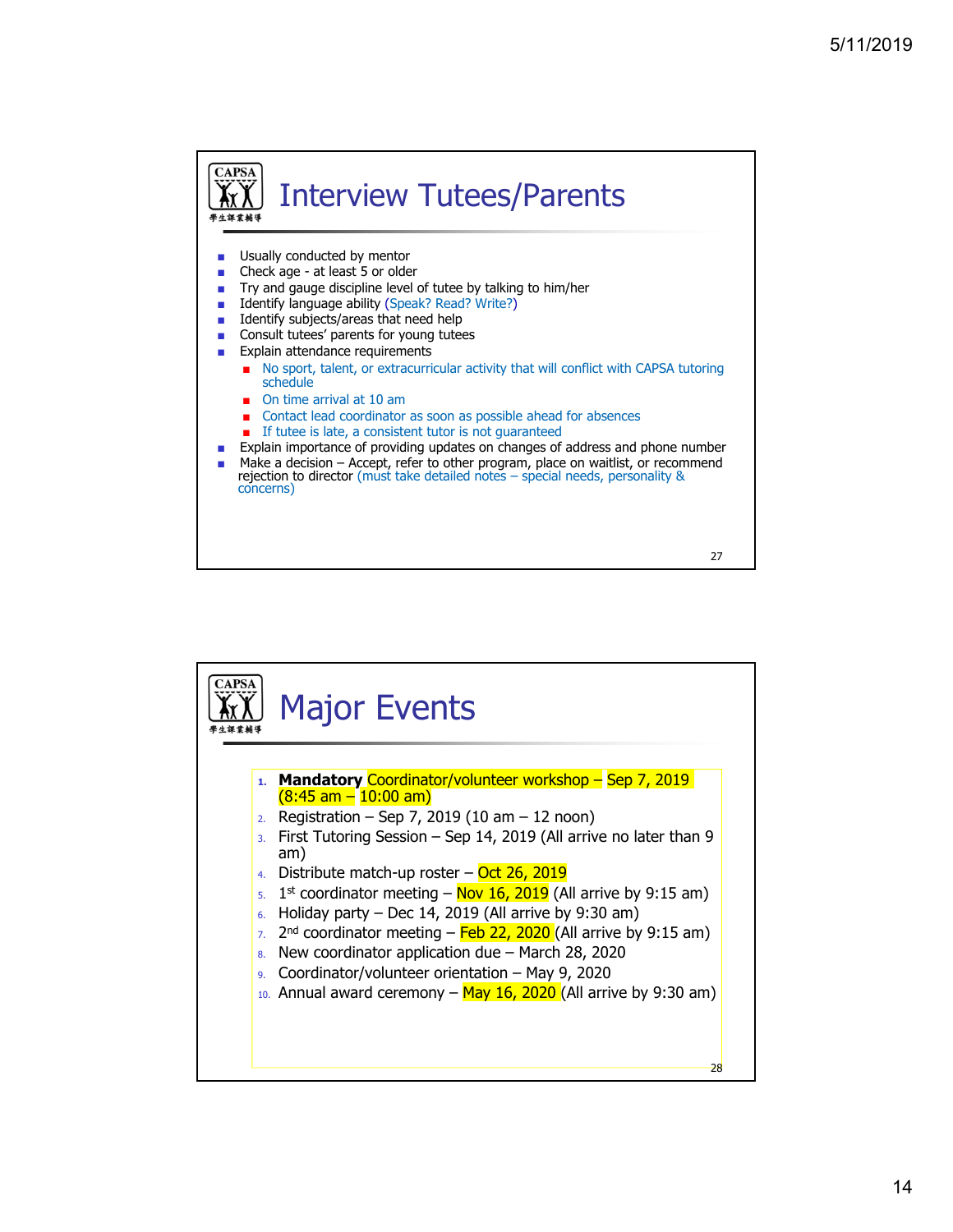

| <b>APSA</b>                | <b>CAPSA Coordinator Agreement</b>                                                                                                                                                           |                                                              |                    |
|----------------------------|----------------------------------------------------------------------------------------------------------------------------------------------------------------------------------------------|--------------------------------------------------------------|--------------------|
|                            |                                                                                                                                                                                              | (Name), have attended the orientation for CAPSA coordinators |                    |
|                            | and agree to join the CAPSA tutoring program as a                                                                                                                                            | • Lead Coordinator                                           | • Coordinator      |
|                            | of the (Group) and have read and fully understood the roles and responsibilities                                                                                                             |                                                              |                    |
|                            | of the position. I will arrive no later than 9:45 am. If I am unable to fulfill my assigned duties, I                                                                                        |                                                              |                    |
|                            | will resign from the coordinator position.                                                                                                                                                   |                                                              |                    |
| Coordinator's Chinese Name | Coordinator's Signature                                                                                                                                                                      |                                                              | Parent's Signature |
| Coordinator's Phone No.    | Coordinator's Email Address                                                                                                                                                                  |                                                              | Date               |
|                            | Please return this form to Zhen Dong Chen in person, by email (with scanned signature) to capsa.mcmd@gmail.com, or by tax at<br>(301) 686-4237 no later than 12 noon, Tuesday, May 14, 2019. |                                                              |                    |
|                            |                                                                                                                                                                                              |                                                              | 30                 |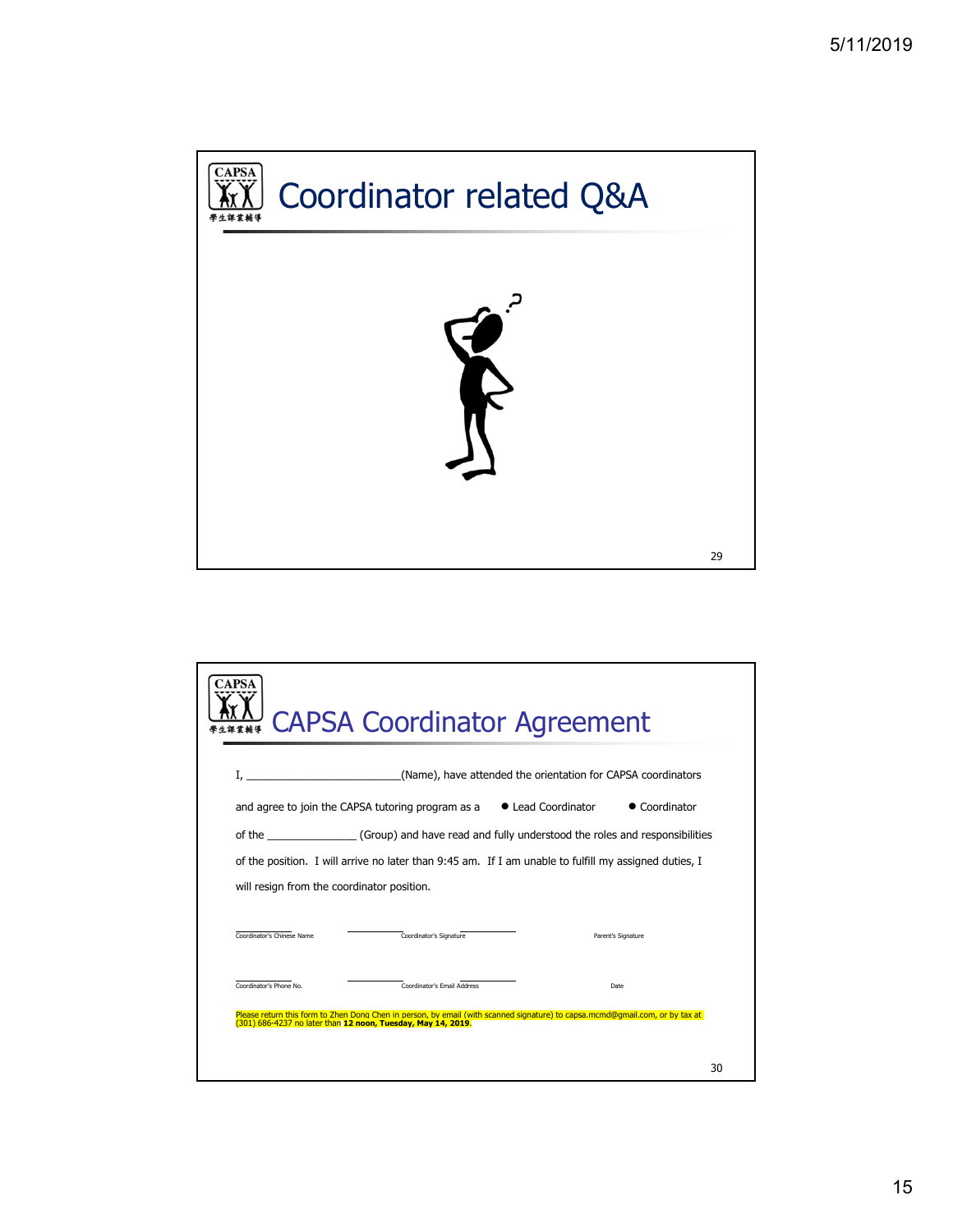

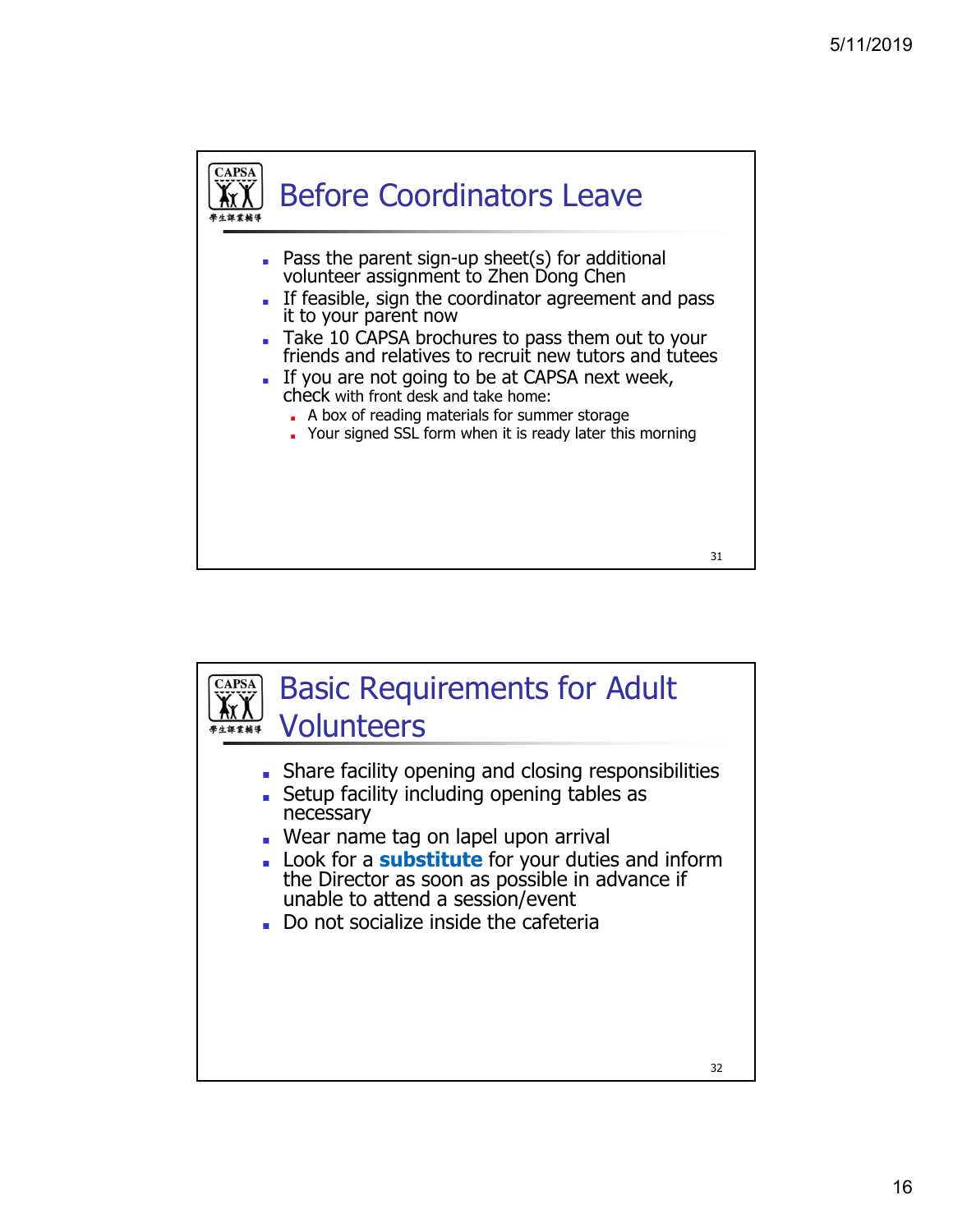

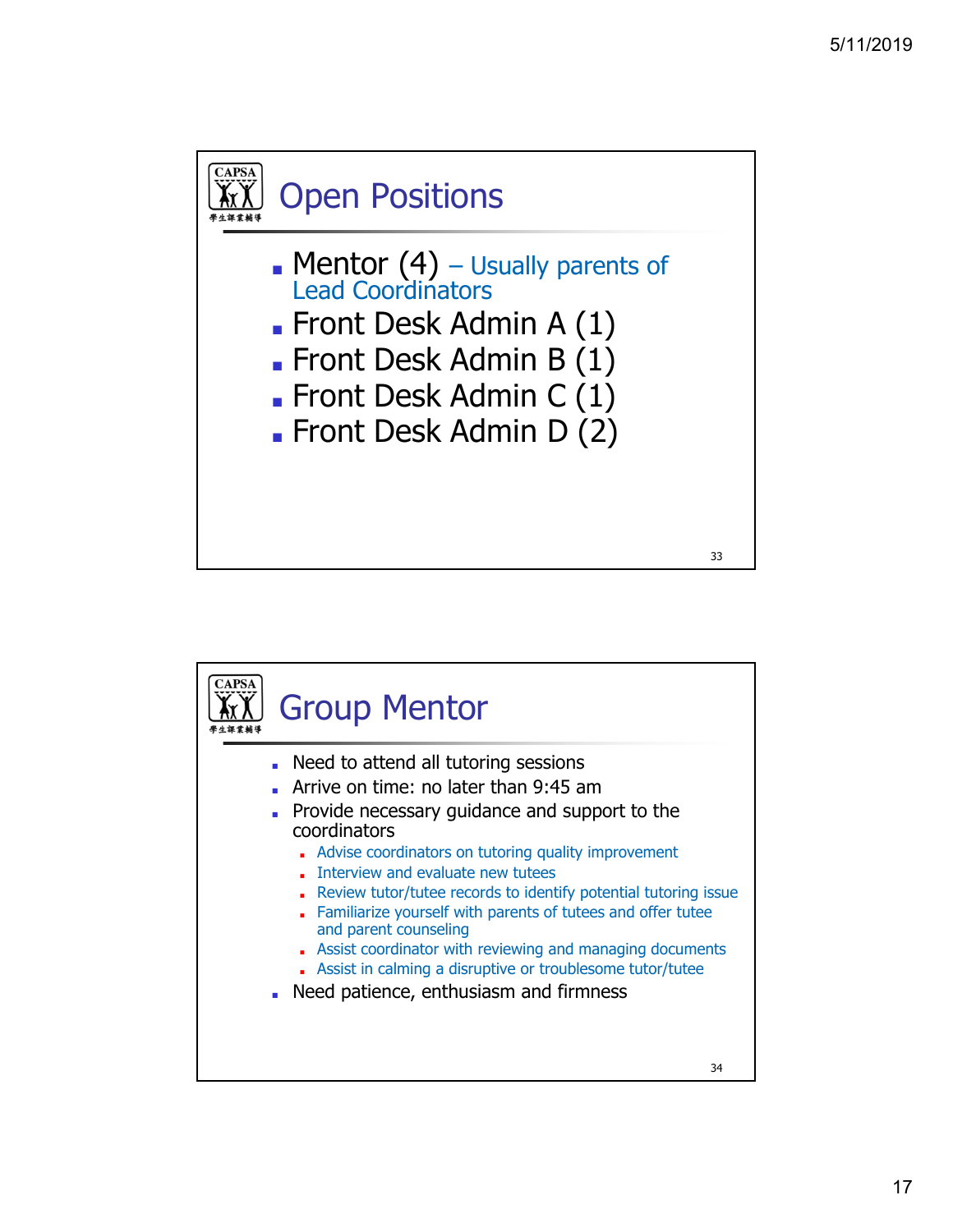